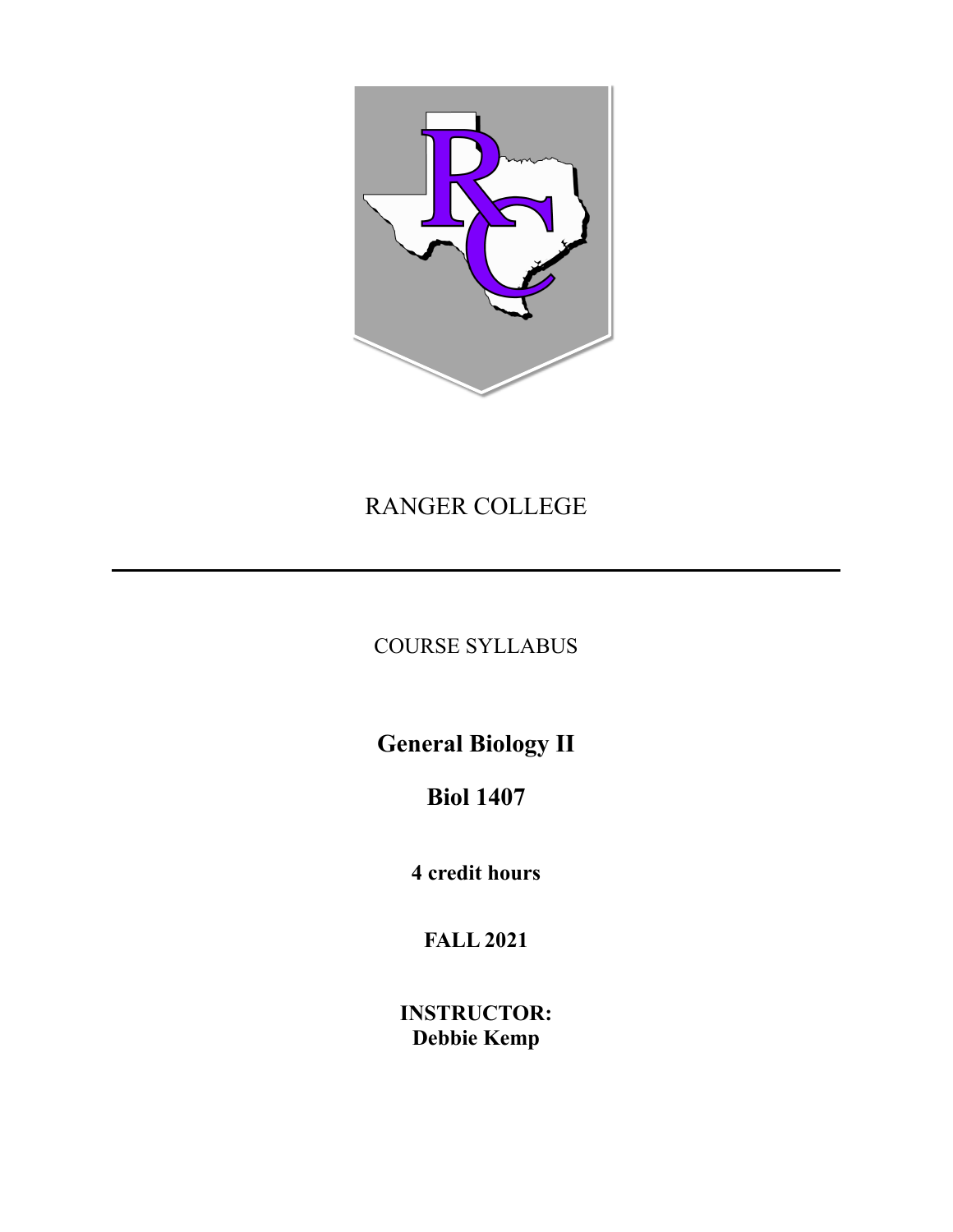| <b>INSTRUCTOR:</b> Debbie Kemp |                                                     |  |
|--------------------------------|-----------------------------------------------------|--|
| EMAIL:                         | $dkemp@range$ rcollege.edu (best method of contact) |  |
| <b>OFFICE:</b>                 | Brown County Campus – no office                     |  |
| HOURS:                         | By appointment online                               |  |

#### **I. Texas Core Curriculum Statement of Purpose**

Through the Texas Core Curriculum, students will gain a foundation of knowledge of human cultures and the physical and natural world, develop principles of personal and social responsibility for living in a diverse world, and advance intellectual and practical skills that are essential for all learning.

#### **II. Course Description**

The diversity and classification of life will be studied, including animals, plants, protists, fungi, and prokaryotes. Special emphasis will be given to anatomy, physiology, ecology, and evolution of plants and animals.

#### **III. Required Background or Prerequisite**

Passing score on THEA Reading section or equivalent alternate test is recommended.

#### **IV. Required Textbook and Course Materials**

### **YOU WILL HAVE TO PAY FOR THE CONNECT ACCESS & EBOOK IF YOU ARE A DUAL CREDIT STUDENT.**

**YOUR TEXTBOOK IS INCLUDED IN IncludEd!!! You will not receive a hard copy of the text, but will have the option to order a loose-leaf copy once you have registered for the McGraw-Hill Connect website.**

Connect Access Card for Biology: Concepts and Investigations

Hoefnagels 5e: Connect AC (2 semester) – ISBN **9781264354085** 

## **V. Course Purpose**

Life Science courses focus on describing, explaining and predicting natural phenomena using the scientific method. Courses involve the understanding of interactions among natural phenomena and the implications of scientific principles on the physical world and on human experiences.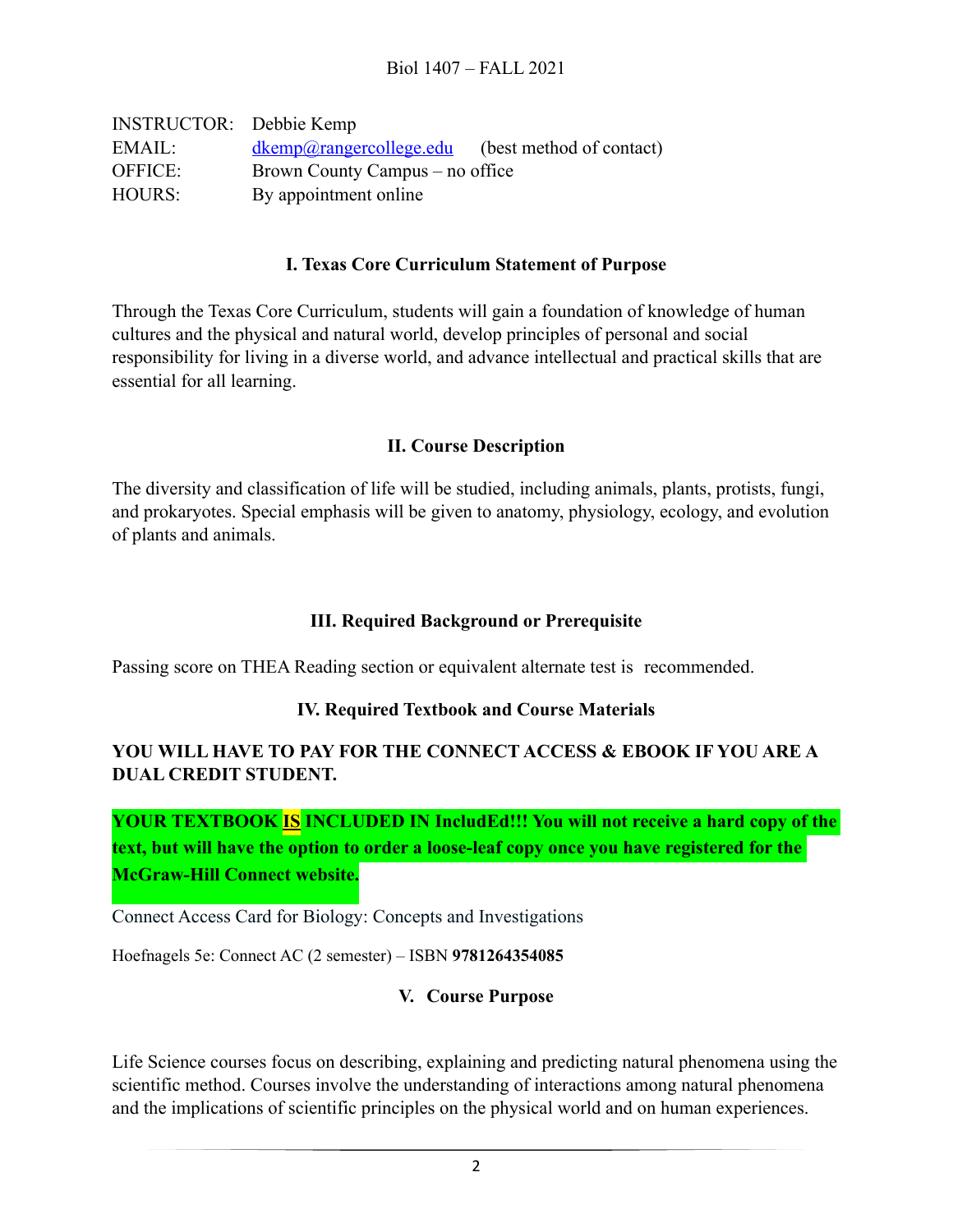### **VI. Learning Outcomes**

1. Describe the process of science as a way to understand the natural world.

2. Describe the cell as the basic unit of life.

3. Describe the major metabolic pathways in cellular respiration and photosynthesis, and the role of enzymes and high-energy molecules, such as ATP, in these processes.

4. Describe the diversity and characteristics of Prokaryotes, Protistans, Fungi, Plants and Animals.

5. Describe the interactions of populations and communities.

## **VII. Core Objectives**

This course meets the following of the six Core Objectives established by Texas:

- ☒ **Critical Thinking Skills (CT)** Creative thinking, innovation, inquiry, and analysis; evaluation and synthesis of information
- ☒ **Communication Skills (COM)** effective development, interpretation and expression of ideas through written, oral, and visual communication
- ☒ **Empirical and Quantitative Skills (EQS)** The manipulation and analysis of numerical data or observable facts resulting in informed conclusions
- $\boxtimes$  **Teamwork (TW)** The ability to consider different points of view and to work effectively with others to support a shared purpose or goal
- ☐ **Social Responsibility (SR)** Intercultural competence, knowledge of civic responsibility, and the ability to engage effectively in regional, national, and global communities
- ☐ **Personal Responsibility (PR)** The ability to connect choices, actions, and consequences to ethical decision-making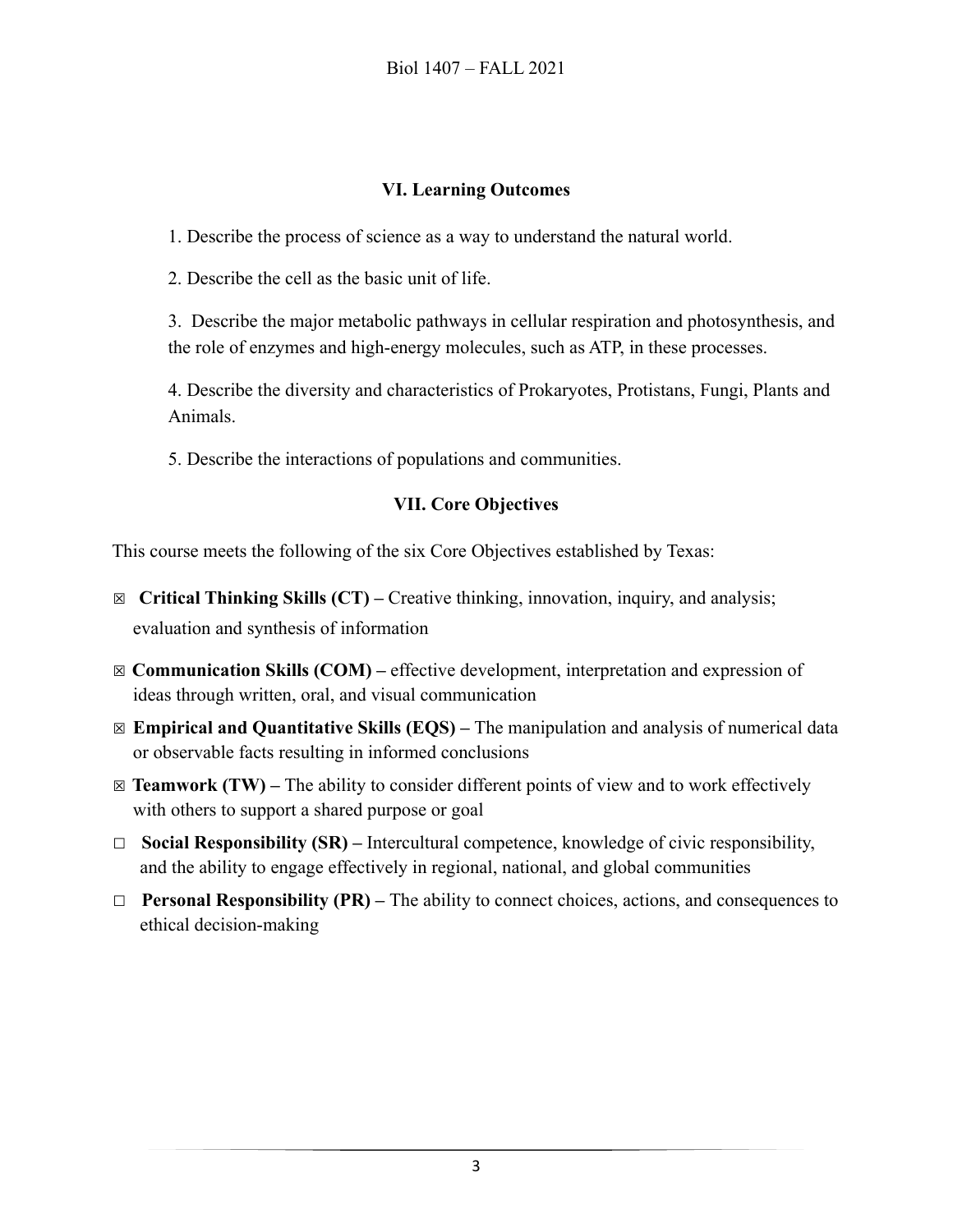#### **VIII. Methods of Instruction**

Reading/videos/notes

Online practice, homework

*LearnSmart* with Connect Lab Access

Labs in which major biological principles will be demonstrated by examination of specimens, conducting experiments and viewing videos virtually.

#### **IX. Methods of Assessment**

Exams will consist of multiple choice and short answer questions and will cover all material discussed in class or in reading assignments. Each question will be graded as correct or incorrect in accordance with information in the text, lectures and readings. Exam grades will be taken as the points correct.

There will be NO MAKEUP EXAMS.

The course grade will be computed as follows:

| <b>LEARN SMART</b>    | <b>20%</b>      |
|-----------------------|-----------------|
| <b>EXAMS/Projects</b> | 30%             |
| LAB                   | 25 <sup>%</sup> |
| <b>FINAL EXAM</b>     | 25%             |

Letter grades will be assigned as follows:

Grading scale:  $A = 90-100\%$   $B = 80-89$   $C = 70-79$   $D = 60-69$   $F = Below 60$ 

#### **X. Course/Classroom Policies**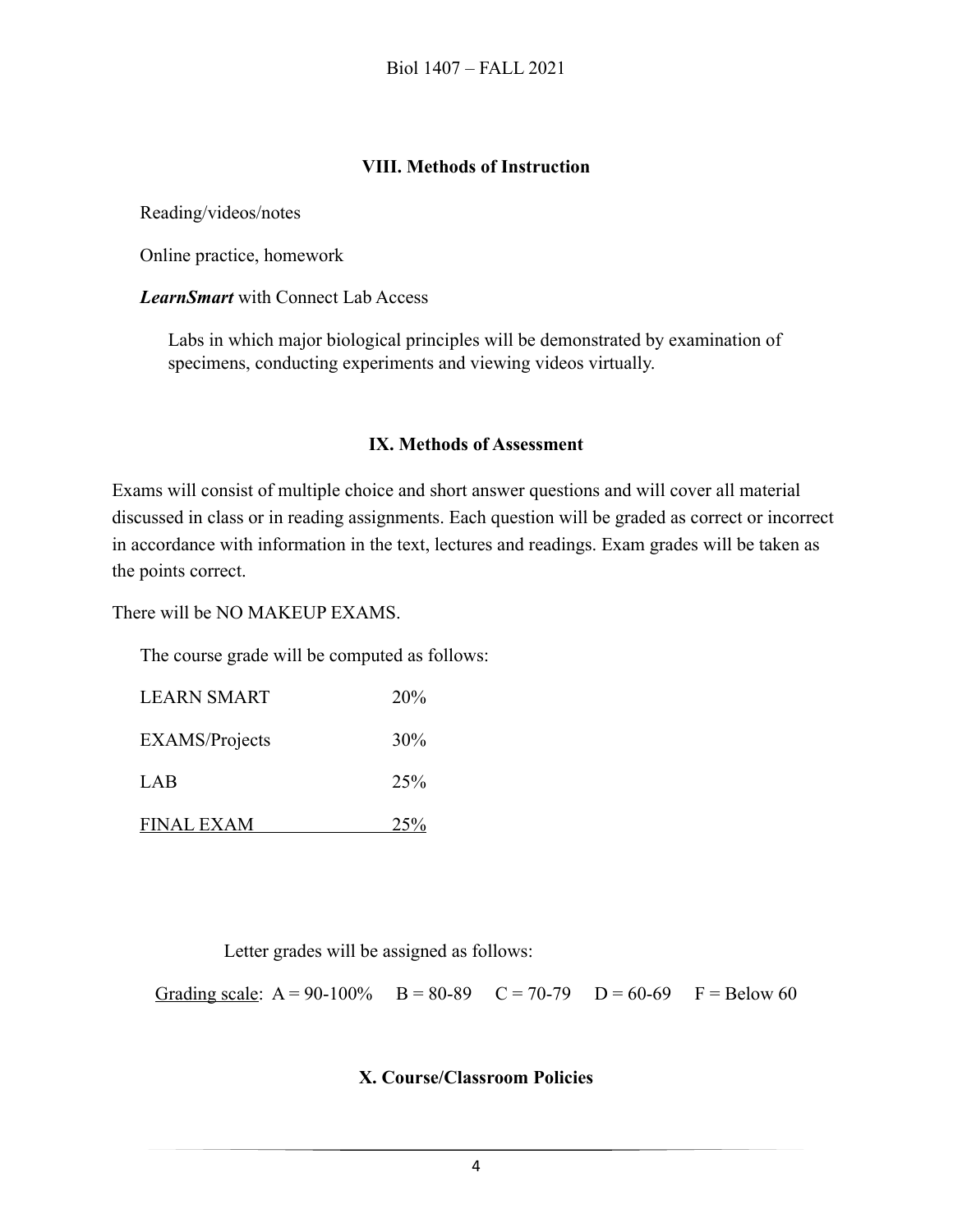- 1) THE FINAL EXAM MUST BE PROCTORED!!!! This means that you will either need to come to one of the Ranger College campuses to take the exam OR use the online proctoring website *ProctorU*. You can find a link to *ProctorU* on blackboard.
- 2) It is important that you understand there is both a LECTURE COMPONENT (75%) and a LAB COMPONENT (25%), however, your grade will be ONE grade as a combination of both. You will need to be very diligent in staying on top of both parts. Please check the calendar weekly to keep up with assignments and their due dates.
- 3) YOUR TEXTBOOK **IS** INCLUDED IN IncludEd!!! You MUST purchase the electronic textbook so that you will have access to the CONNECT site (with LABS), if you have trouble connecting to this please email me. Please make certain that you are purchasing the correct version {Connect Access Card for Biology: Concepts and Investigations Hoefnagels 5e: Connect AC (2 semester) – ISBN **9781264354085**

Instructions for connecting are ON CANVAS!

- Assignments and Labs are assigned and are due week by week.
- Videos (YouTube) are provided in some chapters for added understanding, these are optional
- Some weeks will have more labs assigned than others. Make sure you check the assignment schedule early each week.
- Exams are scheduled according to weekly assignments.
- Make sure that you check the schedule for exams week by week.
- Late exams will be completed for a reduced grade.
- Exams will be given on Sunday evenings between 6-10pm. Exams may not be taken early.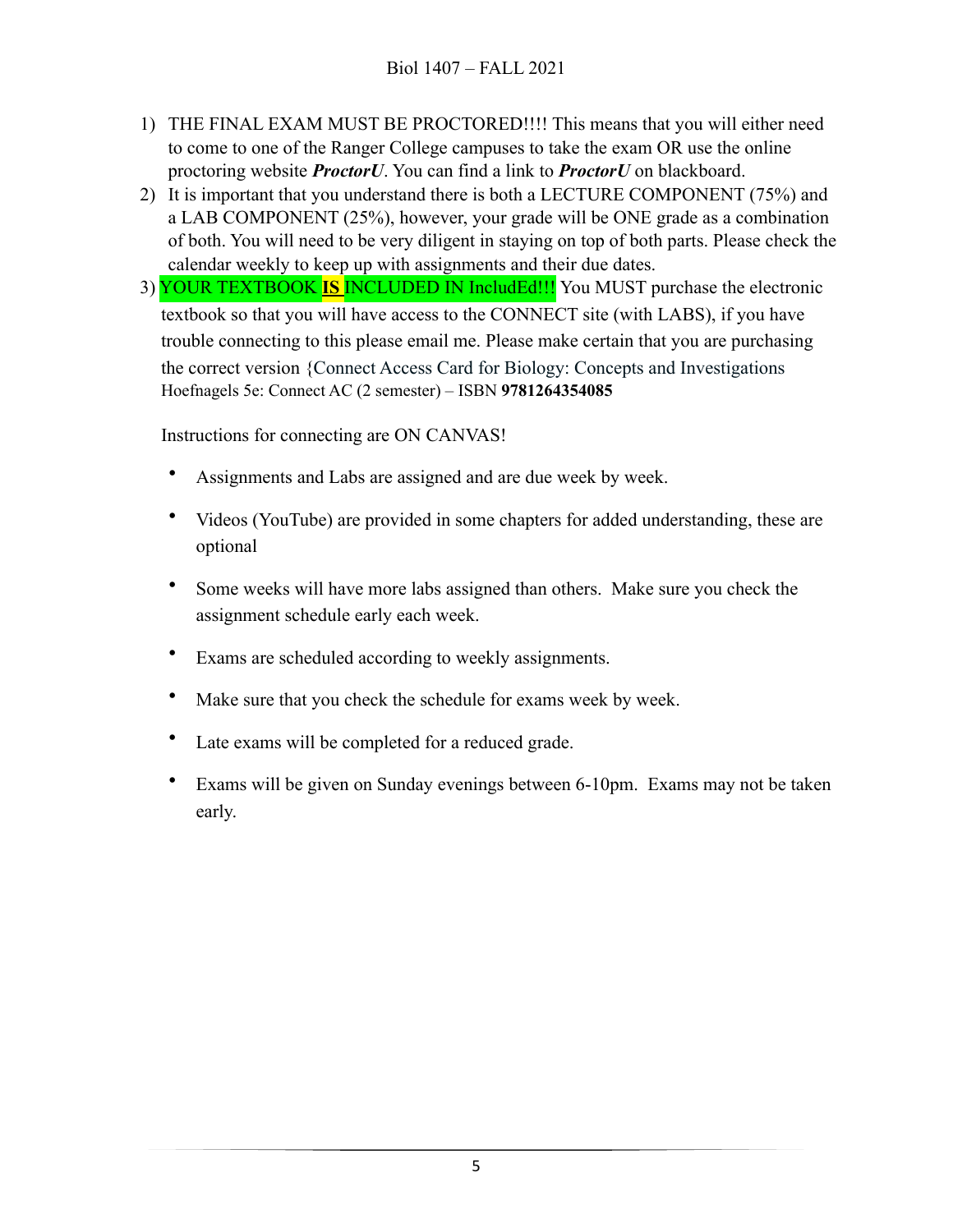#### **XI. Course Outline/Schedule Biology 1407**

#### Course Calendar

#### **YOUR TEXTBOOK IS INCLUDED IN IncludEd!!!**

Connect with LearnSmart Labs Access Card for Biology: Concepts and Investigations

ISBN: **[9781259870002](https://c.na28.visual.force.com/apex/eSalesProductSummary?id=01t1A000004OjW2QAK)**

Hoefnagels: Connect and LearnSmart Labs Access Card for Biology: Concepts and Investigations

#### **XII. Non-Discrimination Statement**

Admissions, employment, and program policies of Ranger College are nondiscriminatory in regard to race, creed, color, sex, age, disability, and national origin.

#### **XIII. ADA Statement**

Ranger College provides a variety of services for students with learning and/or physical disabilities. Students are responsible for making initial contact with the Ranger College Counselor, Gabe Lewis (glewis@rangercollege.edu). It is advisable to make this contact before or immediately after the semester begins.

#### **Tentative Schedule**

| Week 1 |                               |       |  |
|--------|-------------------------------|-------|--|
|        | <b>Get to Know Connect</b>    | Exam  |  |
|        | Virtual Lab Tutorial          | Lab   |  |
|        | Lab Safety-Hand Washing       | Lab   |  |
|        | Lab Safety-Personal Safety    | Lab   |  |
|        | Smart Book Ch 19 - Plants     |       |  |
|        | Plants                        | Video |  |
|        | <b>Plant and Animal Cells</b> | Lab   |  |
|        | Metric Measurement-Temp       | Lab   |  |
|        | Project: Biodiversity         |       |  |
|        | Metric Measurement-Vol        | Lab   |  |
| Week 2 |                               |       |  |
|        | Smart Book Ch. 20- Fungi      |       |  |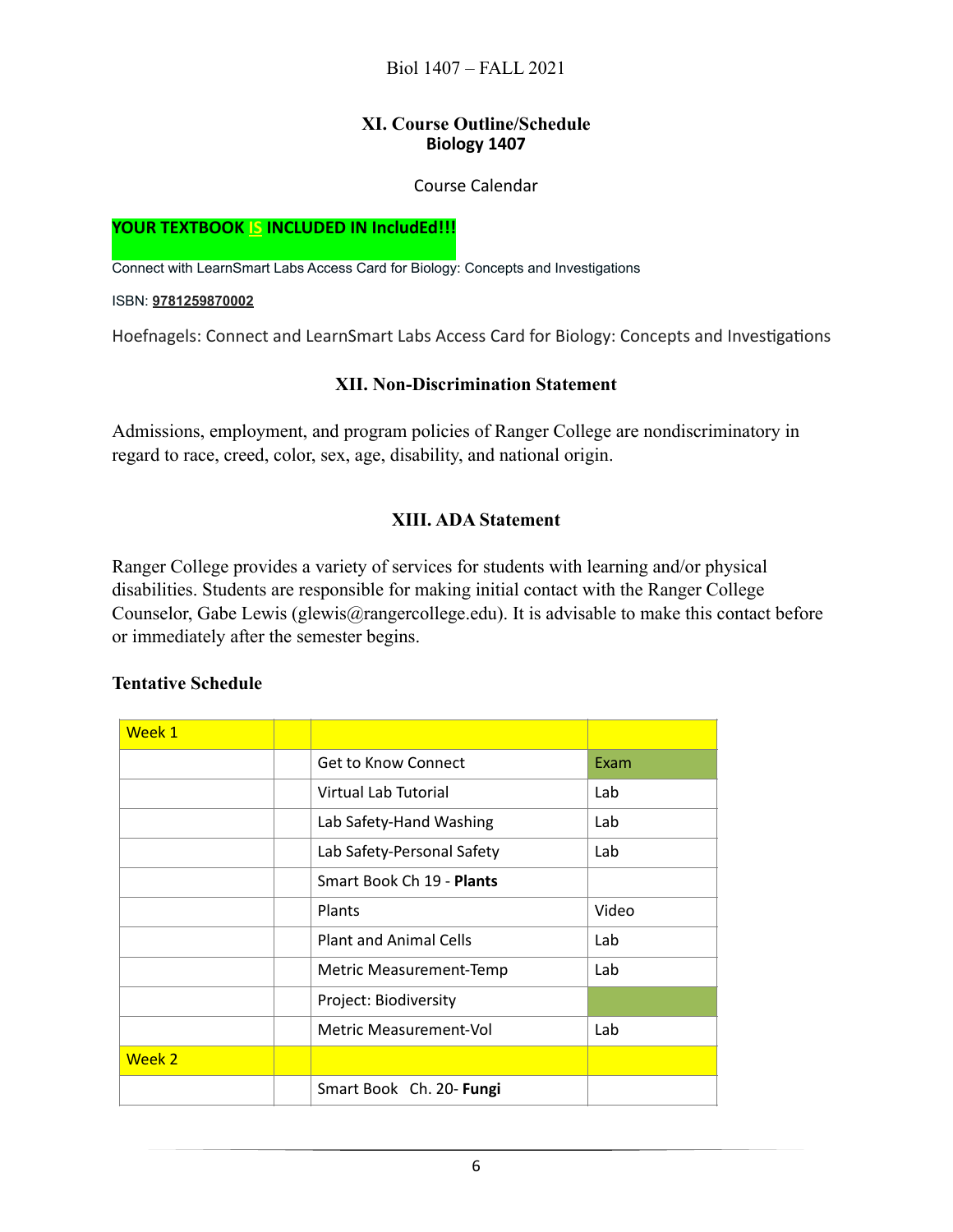|                   | Metric Measure-Length              | Lab    |  |
|-------------------|------------------------------------|--------|--|
|                   | Metric Measure - Weight            | Lab    |  |
|                   | Fungi                              | Video  |  |
|                   | Review Unit #1 Ch. 19 - 20         | Review |  |
|                   | Unit #1 Exam Ch. 19-20             | Exam   |  |
| Week 3            |                                    |        |  |
|                   | <b>Cellular Respiration-Energy</b> | Lab    |  |
|                   | <b>Cellular Respiration-Yeast</b>  | Lab    |  |
|                   | Energy                             | Video  |  |
|                   | <b>ATP</b>                         | Video  |  |
|                   | Osmosis                            | Video  |  |
|                   | Smart Book Ch. 4 Energy            |        |  |
|                   | Review Unit #2 Ch. 4               | Review |  |
|                   | Unit #2 Exam Ch. 4                 | Exam   |  |
| Week 4            |                                    |        |  |
|                   | Photoshythesis-Carbon Dioxide      | Lab    |  |
|                   | Photoshythesis-Light               | Lab    |  |
|                   | Photosynthesis-Pigments            | Lab    |  |
|                   | Photosynthesis                     | Video  |  |
|                   | SmartBook Ch. 5 Photosynthesis     |        |  |
|                   | Review Unit #3 Ch. 5               | Review |  |
|                   | Unit #3 Exam Ch. 5                 | Exam   |  |
| Week <sub>5</sub> |                                    |        |  |
|                   | How Enzymes Work-Conc.             | Lab    |  |
|                   | How Enzymes Work - pH              | Lab    |  |
|                   | How Enzymes Work -Temp             | Lab    |  |
|                   | How Enzymes Work - Activity        | Lab    |  |
|                   | Enzymes                            | Video  |  |
|                   | SmartBook Ch. #6 Resp/Ferm         |        |  |
|                   | Review Unit#4 Ch.6                 | Review |  |
|                   | Unit #4 Exam                       | Exam   |  |
| Week 6            |                                    |        |  |
|                   | SmartBook Ch. 17 Bacteria          |        |  |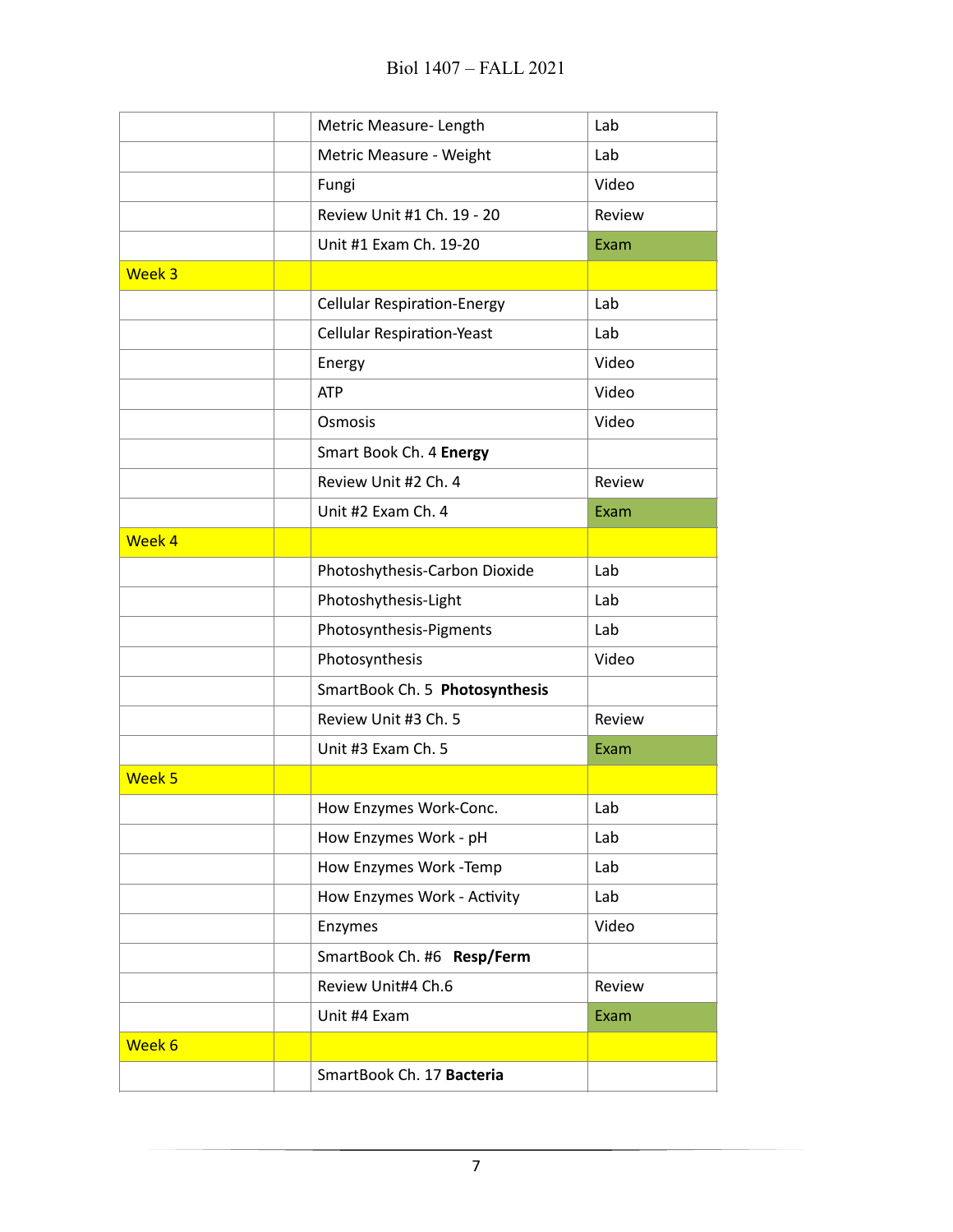|         | <b>Bacteria</b>                      | Video      |  |
|---------|--------------------------------------|------------|--|
|         | <b>Bacteria</b>                      | Lab        |  |
|         | Natural Selection-Antiobiotic Resist | Lab        |  |
|         | <b>Natural Selection-Insects</b>     | Lab        |  |
| Week 7  |                                      |            |  |
|         | SmartBook Ch. 18 Protists            |            |  |
|         | Protists                             | Video      |  |
|         | Protists: Euglena                    | Lab        |  |
|         | Review Unit #5 Ch. 17-18             | Review     |  |
|         | Unit #5 Exam Ch. 17-18               | Exam       |  |
| Week 8  |                                      |            |  |
|         | Smart Book Ch. 21 Animals            |            |  |
|         | Animals                              | Video      |  |
| Week 9  |                                      |            |  |
|         | Smart Book Ch. 37 Population         |            |  |
|         | <b>Transformation of Bacteria</b>    | Lab        |  |
| Week 10 |                                      |            |  |
|         | Smart Book Ch. 38 Ecosystems         |            |  |
|         | Exam Review Ch. 21, 37,38            | Review     |  |
|         | Exam Ch 21,37,38                     | Exam       |  |
| Week 11 |                                      |            |  |
|         | SmartBook Ch. 36 Animal Behavior     |            |  |
|         | Review Chapter 36                    | Review     |  |
|         | Video: Animal Behavior               | Video      |  |
|         | Video: Animal Behavior II            | Video      |  |
| Week 12 |                                      |            |  |
|         | SmartBook Ch.39 Biomes               |            |  |
|         | Chapter 39 Review                    | Review     |  |
|         | <b>Biomes</b>                        | Video      |  |
|         | <b>Biomes Assignment</b>             | Assignment |  |
| Week 13 |                                      |            |  |
|         | Smart Book 40                        |            |  |
|         | Chapter 40 Review                    | Review     |  |